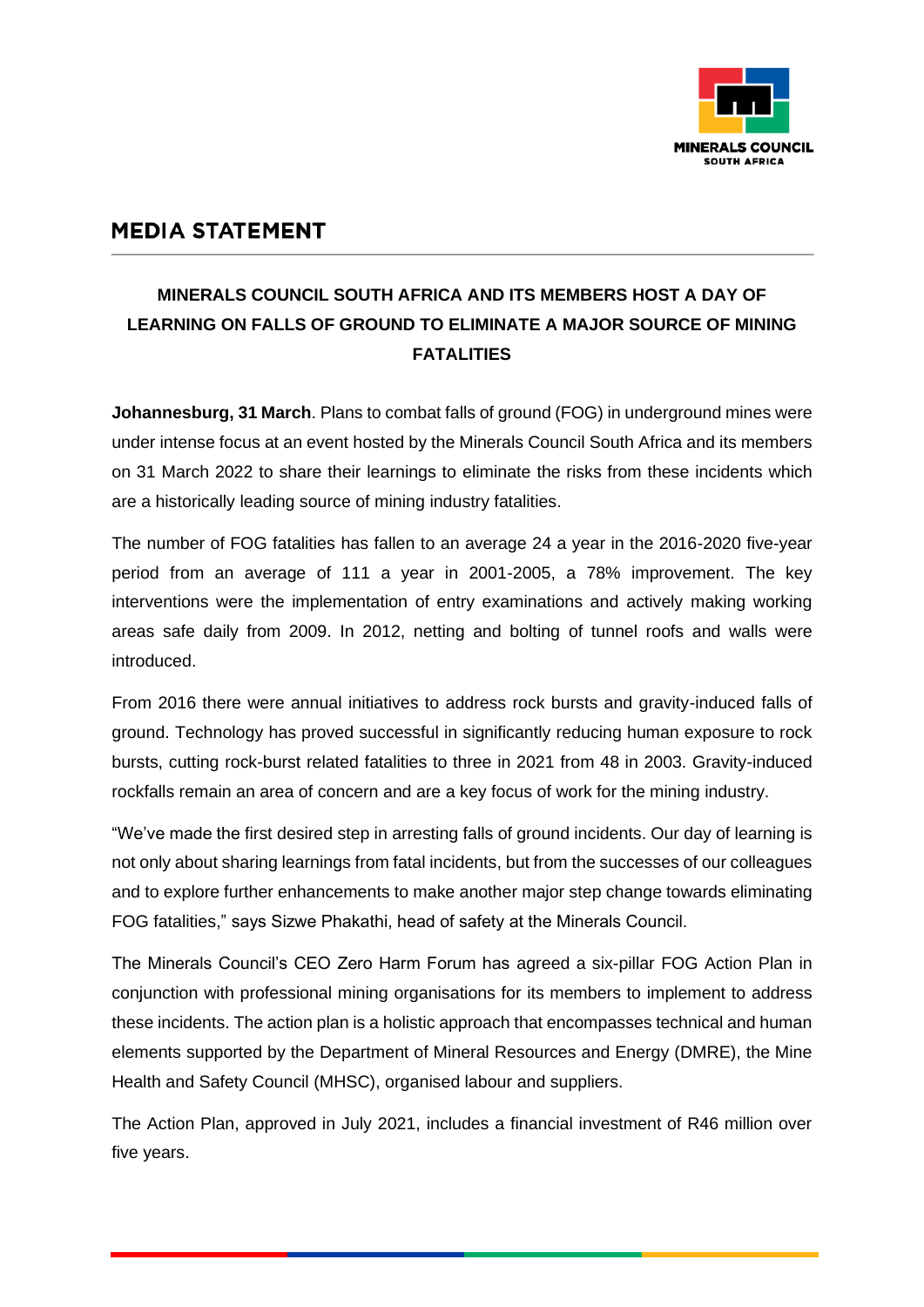"Falls of ground remain the highest risk of all underground mines and thus the management thereof remains critical. We have seen significant improvement with regards to safety with the introduction of in-stope bolting, netting and world-class safe declaration processes which flowed out of the initiatives we have developed," says JJ Joubert, president of the Association of Mine Managers of South Africa (AMMSA).

"However, injuries are still occurring and for that reason our efforts cannot stop here. As AMMSA, we will continue to support all initiatives which aim at sharing learning and knowledge to further improve our ability to manage the hanging wall. A day of learning thus forms an integral part of this process. We need to continue to offer the industry opportunities to share learnings and further explore future enhancements," he says.

In the first quarter of 2022, there has been one fatality caused by a FOG incident compared to six in the same period last year, and seven and nine in the two preceding years respectively.

"If we keep up the trend we've seen so far in the first quarter of this year, we will see a significant decline in FOG fatalities this year. Every day you blast you have a brand new underground mining environment so we need tasks and programmes to deal with that," says Japie Fullard, deputy chairman of the Minerals Council CEO Zero Harm Forum.

"The most important safety intervention we have is to give true empowerment to our employees to stop working in an unsafe environment without fear of victimisation or the threat of disciplinary measures or dismissal. It's a silver bullet we must use," he says.

After two successive years of regression in the safety performance of the mining industry, the Minerals Council held a special board meeting at the end of 2021 that outlined eight interventions to halt and reverse the trend. Included in the measures were interventions specifically focused on falls of ground. The industry recorded 74 fatalities in 2021, up from 60 the year before and an all-time low of 51 in 2019.

"We're proud of South Africa Colliery Managers' Association (SACMA) taking part in the FOG Day of Learning. As industry we need to be diligent in sharing best practises, new technology and learning from incidents, this is one of the critical ways to ensure all miners return home to their loved ones unharmed at the end of each day. I am excited about sharing the FOG Action Plan with all our members to implement," says Nozipho Dlamini, president of SACMA

In 2021, the Minerals Council's CEO Zero Harm Forum mandated the Rock Engineering Technical Committee (RETC) of the Minerals Council, with the support of the South African National Institute of Rock Engineering (SANIRE), to develop the Action Plan to eliminate FOG fatalities.